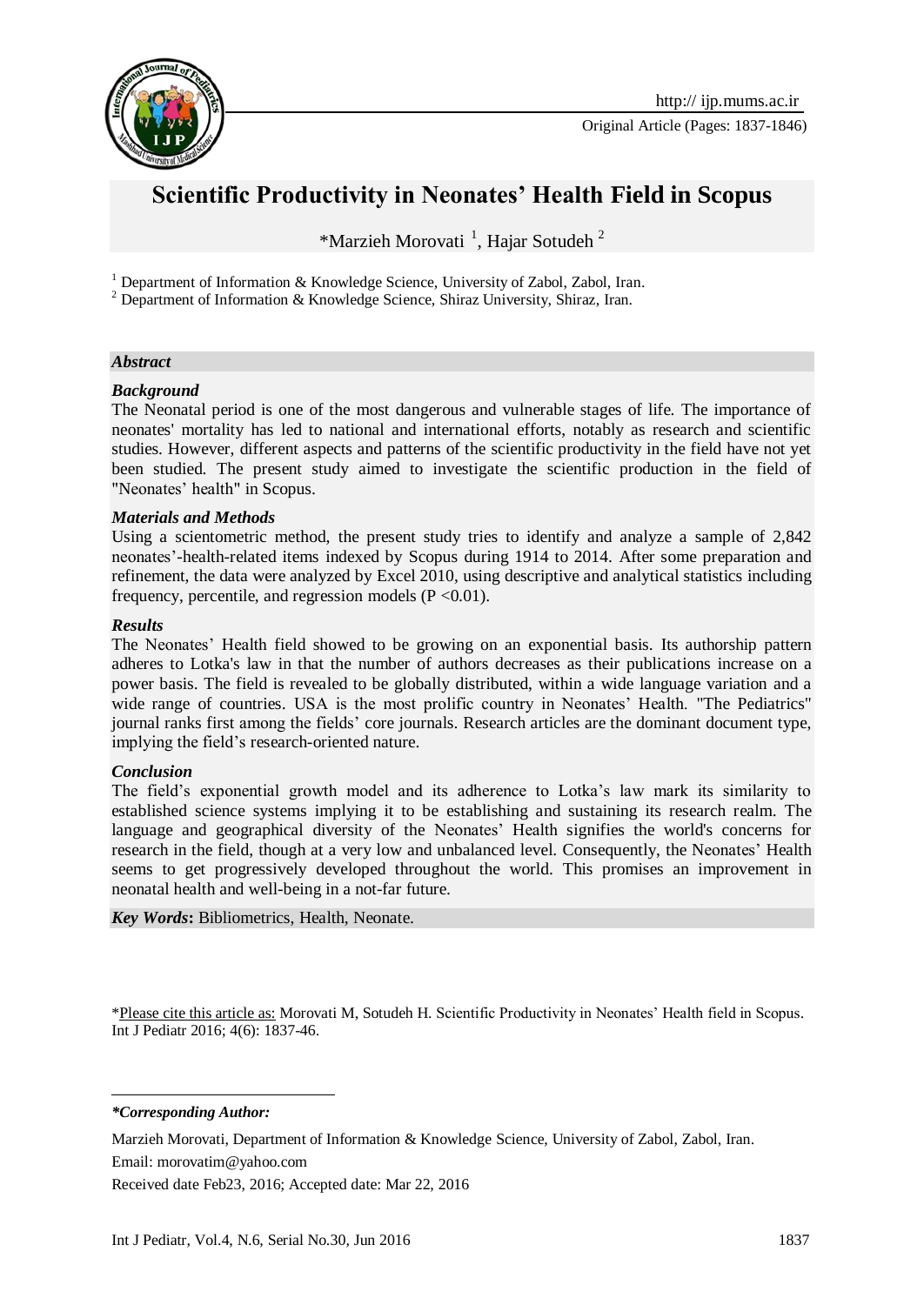# **1-INTRODUCTION**

The Neonatal period is one of the most dangerous and vulnerable stages of life. Neonates' mortality in the first 24 hours of birth makes up the highest number of deaths. Five million neonates die each year in the world, with 96% occurring in the non-developed countries. The neonates' mortality rate has been reduced to five per thousand among the developed nations, while being 53 per thousand in the less developed ones. Immunization and controlling respiratory infectious diseases has reduced neonates' mortality rate. However, neonates' mortality still covers 61% of child deaths (1).

The increasing global awareness about the importance of minimizing neonates' mortality has led to national and international efforts. For example, four of the national health indicators are dedicated to neonates' health issues. These include neonates' mortality rate, and the incidence of neonates born with low weight, neonatal hypothyroidism and neonatal tetanus (2). In a similar vein, since 2000 various intervention strategies have been adopted to improve neonatal health (3). Several studies in developed countries like the US, the UK, Italy and Norway have been devoted to various aspects of neonatal health care including outcomes of planned home births with certified professional midwives (4), the role of neonatal hearing screening in the detection of congenital hearing impairment (5), managed care and technology adoption and health care (6), epidemiology of Neonatal Acute Respiratory Disorders (7), Neonatal outcomes in offspring of women with anxiety and depression during pregnancy (8). Scientifically proficient countries such as South Africa, Croatia and the Czech Republic and some developing countries such as Turkey (9) have carried out studies on the burden of disease from neonatal mortality (10), the causes of death in neonates (11) and Infant health and

mortality indicators (12). Overall, the review of the literature indicated that various aspects of neonates' health are in the focus of many studies. However, our widespread research conducted in a wide variety of sources ranging from journals to web resources indicated no scientometric research in this field carried out to clarify the quantity and quality of its scientific performance. The only exceptions worth mentioning are some efforts done to provide a list of papers submitted and projects carried out by researchers in Neonatal Research Centers in Los Angeles (13), School of Pediatrics and Child Health in Australia (14), Maternal and Child Health Research Center in the UK (15), Neonatal Health Research Center at Shahid Beheshti University of Medical Sciences (16) and Mashhad University of Medical Sciences (17).

In fact, like many medical fields, the topic has been generally ignored by scientometricians, despite their importance and relevance to human health and wellbeing. Among the rare exceptions, one may notice the article about scientific productivity in the field of "Patients' rights" revealing the field to be similar to other established science systems in terms of its exponential growth, worldwide concerns, and its research-oriented nature (18). Consequently, due to the lack information about scientific productivity in neonates' health, it is not clear if it is developing and emerging as a sustainable science system. Given the importance of research and development in the field of neonates' health, it is necessary to evaluate its scientific performance in order to monitor its formation and development towards a science system.

The main aim of the present study was to explore the scientific productivity patterns in neonates' health. The results may help reflect the knowledge progress and its patterns and highlight the weaknesses and strengths and thereby be useful in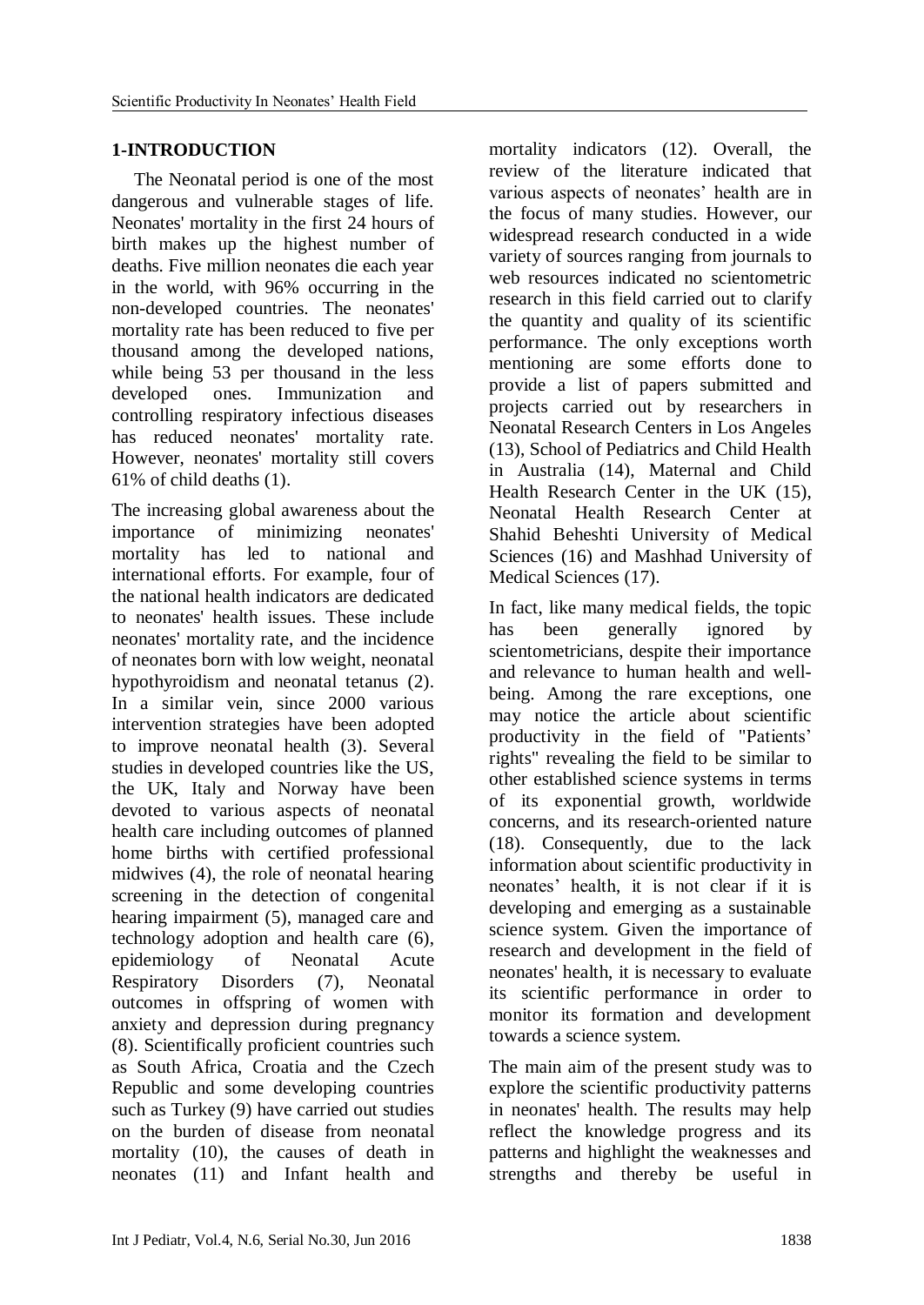managing and planning research & development in the field.

# **2- MATERIALS AND METHODS**

The present study applies a scientometric method to investigate a sample consisted of all scientific items published on neonates' health and indexed in Scopus until 2014. It covers an era about a century (from 1914 to 2014). In order to identify the publications, an advanced search was conducted in Scopus in February 2015. In order to ensure that relevant records have been identified as comprehensively as possible, the following search formula was used:

Terms of (Neonat\* Health\*) OR (Newborn infant\* Health\*) OR (Newborn baby\* Health\*) OR (Newborn\* Health\*) which includes all probable forms and synonyms of "Neonates' health" concept in English. Finally, 2,842 records were identified and then analyzed by Excel. The data were analyzed using descriptive statistics (frequency and percentage) and analytical statistics (regression analyses).

To achieve the research aims, we attempt to assess the quantity and the growth of scientific items published on the topic. A research field with a sustainable pattern of scientific productivity was expected to exhibit an exponential growth model, no matter how big its initial size (19-21). Besides, its authorship pattern was expected to follow a power model, signifying that the contributing authors differ widely in their shares, according to Lotka's inverse square law (22-23). Furthermore, by examining the contributing countries and languages, efforts will be paid off to make clear worldwide contributions to the field. Most productive authors and journals, and document types will also be evaluated. Evaluating the document types such as research papers, letters, notes, reviews, news, meeting abstracts and so on may reflects the nature of scientific activities in

this field – as being research oriented or theoretical and descriptive. In a scientific discipline, with a research concentration, it is obviously expected to observe the four first document types to be prevalent.

In brief, the important features of scientific productions including growth model, authorship pattern, language and geographical diversity, core journals, and document types are in the focus of the present study.

# **3- RESULTS**

As mentioned above, the research results showed that 2,842 records on neonates' health have been indexed in Scopus from 1914 to 2014. The verification of the data show that research in the field starts in 1914 with just two articles and fluctuates in subsequent years, so that in several next years there is no research indexed in the database on the topic. The maximum number of papers in the field reaches 193 records (6.79%) in 2014. In spite of the scarce number of the papers in the field, they are revealed to exhibit a high annual growth rate based on the following formula:

[Growth Rate =  $(N_i - N_i) / N_i \times 100$ = 9550%].

Where  $N_i$  and  $N_j$  are the numbers of scientific productions in the first and last year, i.e. 1914 and 2014 respectively.

As of 1951, research on the topic seems to tend to get more consistent and sustained. The papers are still small in number in the period between 1951- 1996 (**Figure.1**).

One might attribute the scarcity in research on the topic to defects in Scopus coverage which is not comprehensive for the literature prior to 1996. Looking at the scatter plot of the data from 1950 to 2014, we find that scientific production in this field has been consistently increasing nonstop. Consequently, one may claim that scientific production in the field has started in early 50s and has been systematically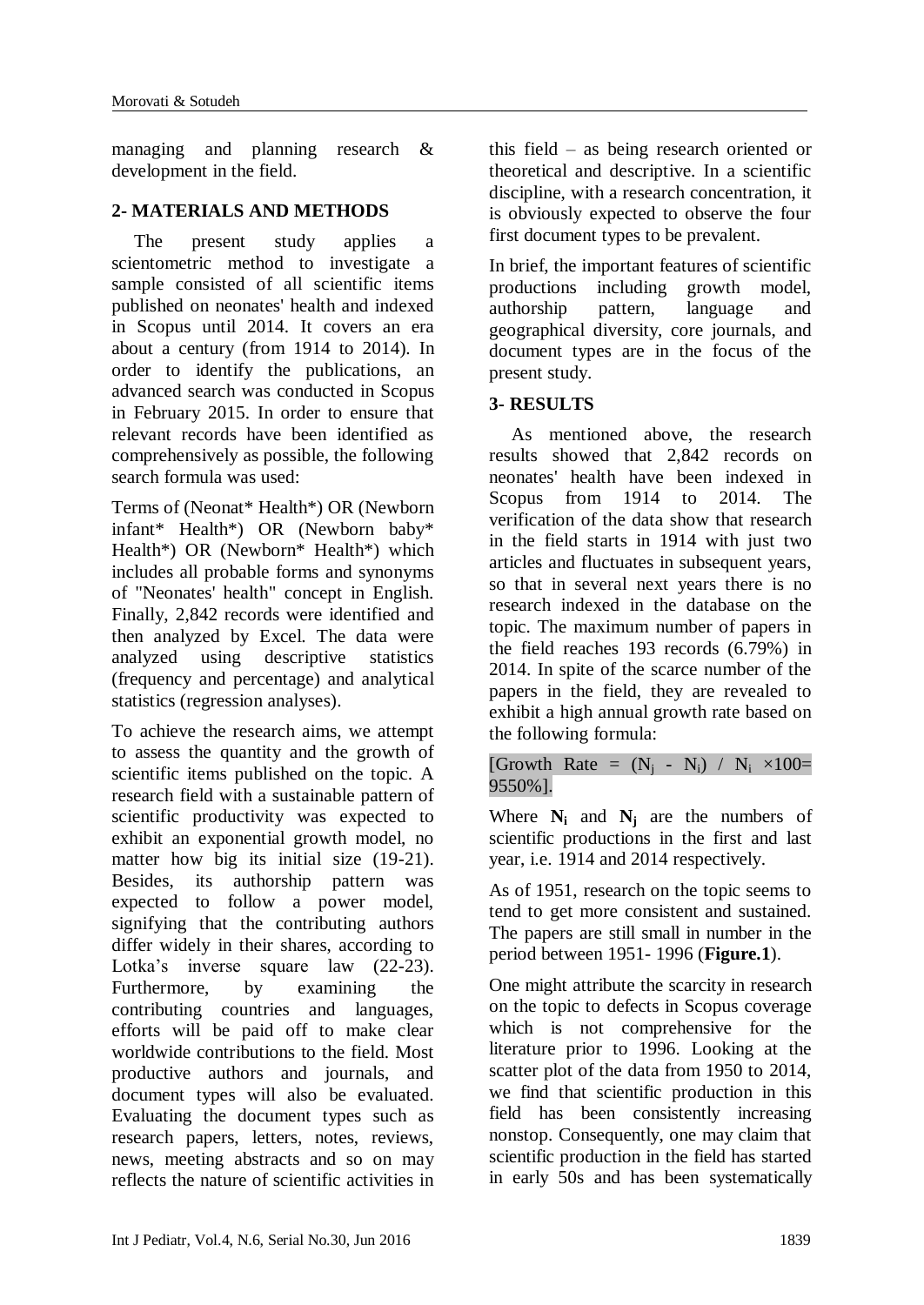growing since then, although the sheer number of the publications is not reliable per se, due to the deficiencies in Scopus coverage till 1996.

#### **2-1. Growth Model**

Regression analysis is used, in order to study the significance and the model of the field's growth. Given the incompleteness of Scopus coverage for the years before 1996, the analysis is limited to the period from 1996 to 2014. The scatter plot of the data and the best fit model are illustrated in (**Figure.2**).

As seen, the exponential growth model best fits the data distribution. According to the determination coefficient yielded, almost 94% of the variance of the scientific productions can be predicted on the basis of the publication year  $(R^2=0.935)$ .



**Fig 1**: Neonates' Health Papers during 1914 to 2014 Years

The high determination coefficient  $(R^2=0.935)$ and the insignificant correlation between the predicted and residual values of the model  $(R^2=0.000,$ F=375.44, P-value = $0.001$ ) confirm the exponential model as the best fit for the growth trend in the field. Also, visual examination of the data distribution around the curve shows how fit the exponential

model is. However, given the exponent of the model  $(n=0.084)$  being very small, it can be concluded that scientific products in the field of neonates' health has been increased slightly more than 100 percent every year,

$$
(e^{0.084x}/e^{0.084(x-1)} \times 100 = 100.05)
$$



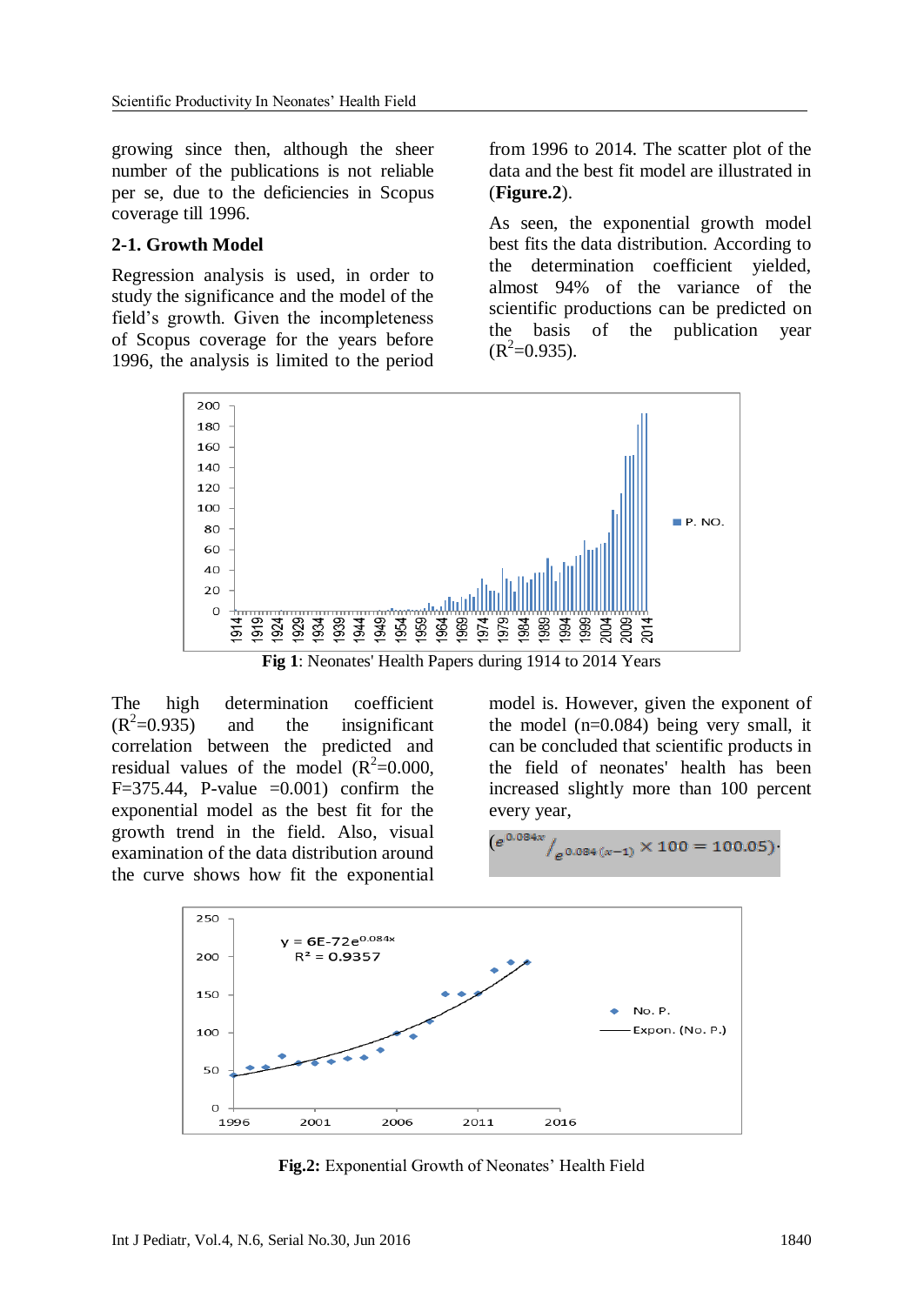#### **2-2. Authors and Authorship Model**

Examination of authors indicates that 1,411 authors contribute in the publications as authors or co-authors. Given the high rate of co-authorship in the field, the number of contributions gets to 3,857 which exceed the absolute number of papers (2,842 unique titles) (**Table.1**).

Gary L. Darmstadt, with 30 (0.78%) articles, is the most prolific author in the field, followed by Zulfiqar A. Bhutta who ranked second with 25 contributions. [Abdullah H.](http://www.pubfacts.com/author/Abdullah+H+Baqui) Baqui and Robert E. Black, with 20 articles each ranked third. Robert D. Christensen with 18 articles, ranked next (**Table.1**).

**Table 1:** The Most Prolific Neonates' Health Contributors

| Rank                | Authors          | No. of contributions | <b>Cumulative Percent</b> |
|---------------------|------------------|----------------------|---------------------------|
| 1                   | Darmstadt G.L.   | $\overline{30}$      | 0.78                      |
| $\overline{2}$      | Bhutta Z.A.      | 25                   | 1.43                      |
| 3                   | Baqui A.H.       | 20                   | 1.94                      |
| $\overline{4}$      | Black R.E.       | 20                   | 2.46                      |
| 5                   | Christensen R.D. | 18                   | 2.93                      |
| 6                   | Henry E.         | 17                   | 3.37                      |
| 7                   | Costello A.      | 14                   | 3.73                      |
| $8\,$               | Souza J.P.       | 14                   | 4.10                      |
| 9                   | Wright L.L.      | 13                   | 4.43                      |
| 10                  | Santosham M.     | 12                   | 4.74                      |
| 11                  | Lassi Z.S.       | 11                   | 5.03                      |
| 12                  | Menzel K.        | 11                   | 5.32                      |
| 13                  | Wiedmeier S.E.   | 11                   | 5.60                      |
| 14                  | Winberg J.       | 11                   | 5.89                      |
| 15                  | Paul V.K.        | 10                   | 6.14                      |
| 16                  | Prost A.         | $10\,$               | 6.40                      |
| 17                  | Vogel J.P.       | 10                   | 6.66                      |
| Other 1,393 authors |                  | 3,600                | 93.34                     |
| Total               |                  | 3,852                | 100                       |

**Table.**2 summarizes the frequency of papers versus the number of their contributing authors. As seen, the numbers of contributions are diminishing as their authors increase in number. In other words

a big portion of the publications in the field are created by a small number of authors. Consequently, it seems that the field productivity adheres to Lotka's Law.

**Table 2:** The Frequency of Papers and Contributing Authors

| NO. | Paper NO. | $\circ$<br>Author NO. | NO. | Paper NO. | Author NO. |
|-----|-----------|-----------------------|-----|-----------|------------|
|     | 30        |                       |     |           |            |
|     | 25        |                       | 12  |           |            |
|     | 20        |                       | 13  |           | 10         |
|     | 18        |                       | 14  |           |            |
|     |           |                       |     |           | 47         |
|     | 14        |                       | 16  |           | 99         |
|     |           |                       |     |           | 245        |
|     |           |                       | 18  |           | 960        |
|     |           |                       | 19  |           | 7875       |
| ΙU  |           |                       |     |           |            |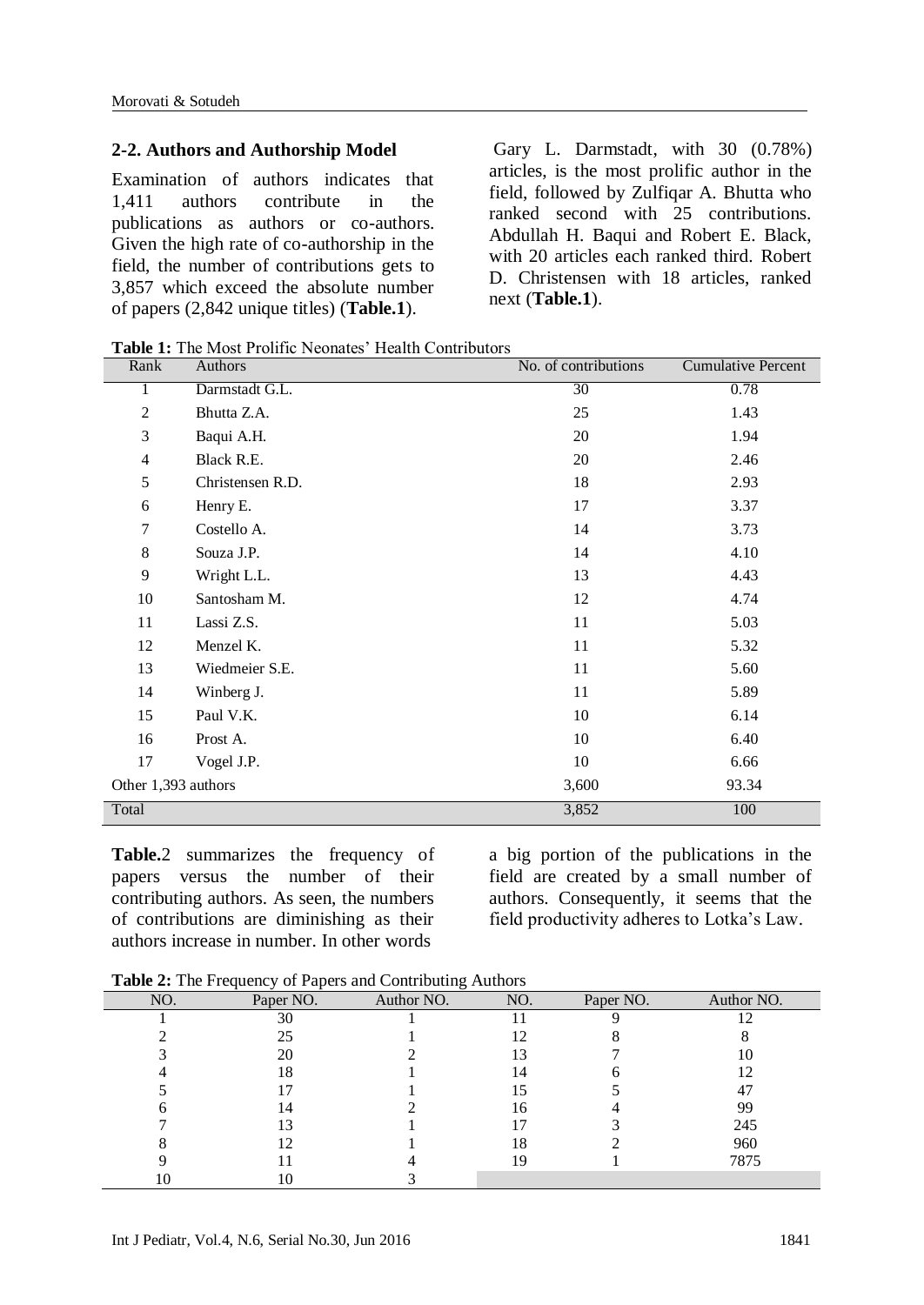The Lotka's inverse square law states the number of authors publishing a certain number of articles is a fixed ratio to the number of authors publishing a single article, based on the formula:

# $X<sup>n</sup>Y = C$  or  $Y = C/X<sup>n</sup>$

Where **Y** is the number of papers, **X** determines the number of authors and **n** and **C** are constants which vary depending on the related discipline. Also, **n** is found to approximate 2 in certain fields (22-23).

In order to test the adherence of the field's productivity pattern to Lotka's Law, a

power model of regression is carried out. As seen in (**Figure.3**), the power law best fits the data distribution, with a high degree of predictability  $(R^2 = 0.93)$ . According to the model, the number of publications can be predicted based on the equation:

$$
Y = 4303.3 \times X^{-2.861} = \frac{4303.3}{X^{2.861}}
$$

As seen, the exponent yielded (n=2.86) is greater than 2, which is generally observed and reported in previous literature.



**Fig 3:** The Power Law Distribution of Authors No. vs. Papers No.

# **2-3. Contributing Countries**

The verification of the authors' affiliations reveals that, in total, 108 countries contribute in scientific production in the field. This variety in the contributing countries indicates the worldwide spread, as well as global concerns and sensibilities toward the neonates' health. **Table.3** shows the ten top participating countries. As expected, the United States ranked first regarding its scientific contribution to the field. The United Kingdom, Germany, Italy and Canada ranked second to fifth, respectively. These five countries accounted for about half of the total scientific productions (43.28%). As seen,

almost all the scientifically leading countries are among the developed countries. India and Brazil, being from the scientifically proficient block (9), are the only exceptions, ranking  $6<sup>th</sup>$  and  $7<sup>th</sup>$ , respectively. As expected from the meager size of the field, the countries' shares in their total publications are negligible. However, Brazil and Switzerland devoted higher portions of their papers to the field (0.014 and 0.01 percent respectively). All of the countries are found to have a per capita value less than one, signifying the low rate of productivity of the researchers being active in the field.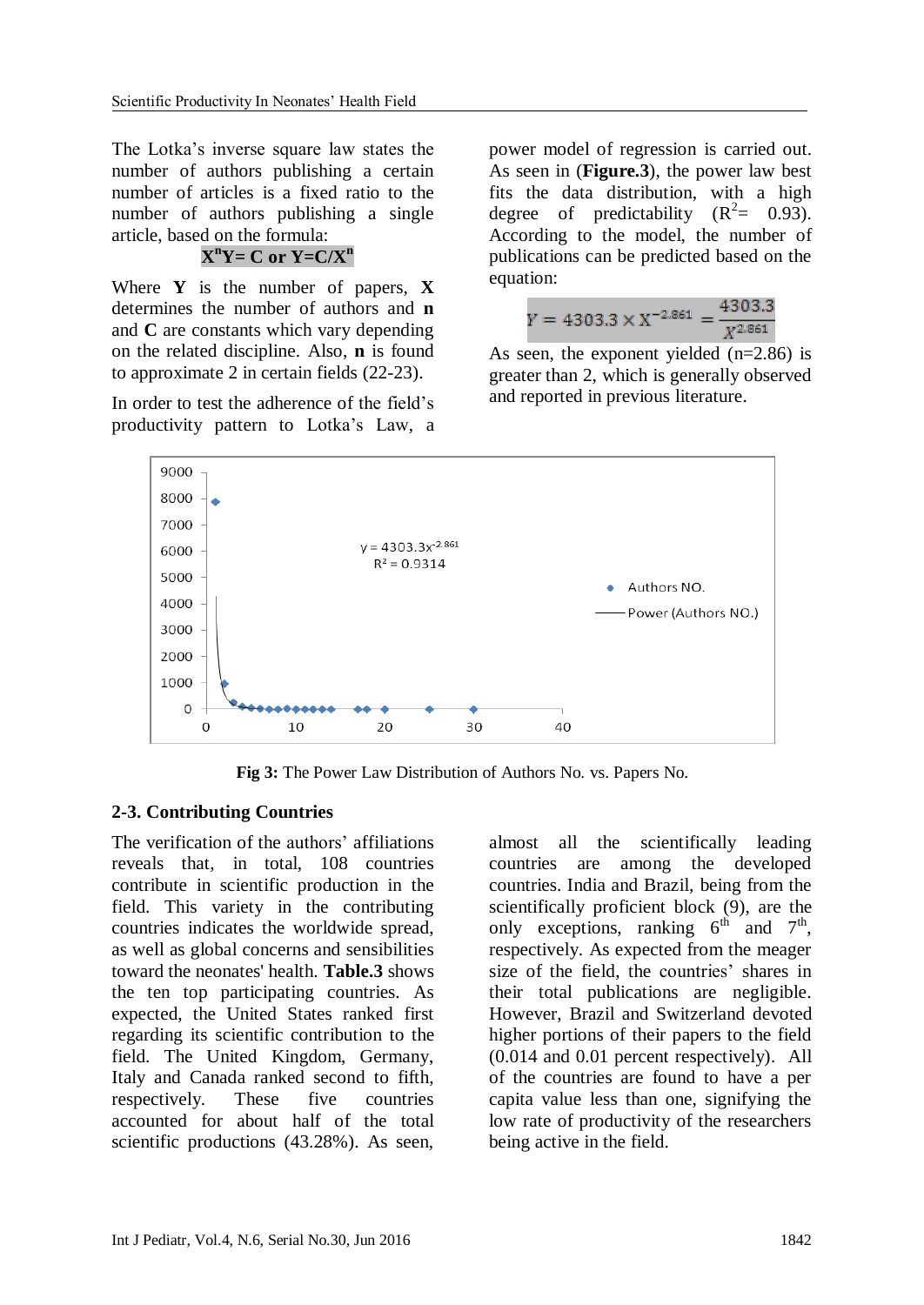| Rank           | Country       | Percent              |              | In the country's total | Per    |
|----------------|---------------|----------------------|--------------|------------------------|--------|
|                |               | No. of contributions | In the field | publication            | Capita |
|                | <b>USA</b>    | 658                  | 23.15        | 0.005                  | 0.27   |
| 2              | UK            | 201                  | 7.07         | 0.006                  | 0.34   |
| 3              | Germany       | 153                  | 5.38         | 0.005                  | 0.28   |
| $\overline{4}$ | Italy         | 115                  | 4.05         | 0.007                  | 0.22   |
| 5              | Canada        | 103                  | 3.62         | 0.006                  | 0.22   |
| 6              | India         | 97                   | 3.41         | 0.008                  | 0.30   |
| 7              | <b>Brazil</b> | 91                   | 3.20         | 0.014                  | 0.25   |
| 8              | France        | 77                   | 2.71         | 0.004                  | 0.28   |
| 9              | Australia     | 72                   | 2.53         | 0.006                  | 0.39   |
| 10             | Switzerland   | 70                   | 2.46         | 0.01                   | 0.36   |

**Table 3:** The Most Prolific Countries in Neonates' Health in Scopus

# **2-4. Core Journals**

Scientific journals are among the most formal channels for information communication. It is important to identify the core journals publishing the highest portion of the publications in every field.

The verification of the journals publishing the Neonates' Health related papers shows that "the Pediatrics", with 82 articles ranks the first core journal, as it published the highest number of articles.

The "Voprosy Okhrany Materinstva i Detstva" and the "Journal of Perinatology" ranked second and third, respectively (with 42 and 41 articles, respectively).

Furthermore, the "Acta Paediatrica: International Journal of Pediatrics" and the "Pediatriya - Zhurnal im G.N. Speranskogo" ranked fourth (34 articles each). Expectedly, all the core journals were pediatrics-related journals. There are some journals specifically dedicated to neonates (**Table.4**).

# **2-5. Document Types**

Given the importance of research, it is important to verify how research-oriented the nature of the knowledge is in the field. To do so, we evaluated the document types. The results indicated that the scientific products on Neonates' health

were mostly issued in Article format (2,220 items accounting for 78.11 percent of the total publications). Reviews (with 203 acounting for 7.14% of the documents) and Letters (with 89 accounting for 3.13% of the total documents) were ranked second and third, respectively.

In sum, research articles, reviews, letters and research notes which are the researchintensive document types collectively encompass 2,572 titles (accounting for 90.50%) of all the papers on the topic, signifying that the nature of scientific activities in the field is more researchinclined.

# **2-6. Languages**

Despite being small, the field varies in terms of the languages used, so that the documents are written in 27 languages. English, Russian, German and Spanish rank first to fourth, respectively (**Table.5**).

As expected, the number of publications in English is considerably larger than in other languages (77.48%), this is despite the fact that SCOPUS is relatively less inclined to use English compared to Thomson Reuters databases (**Table.5**).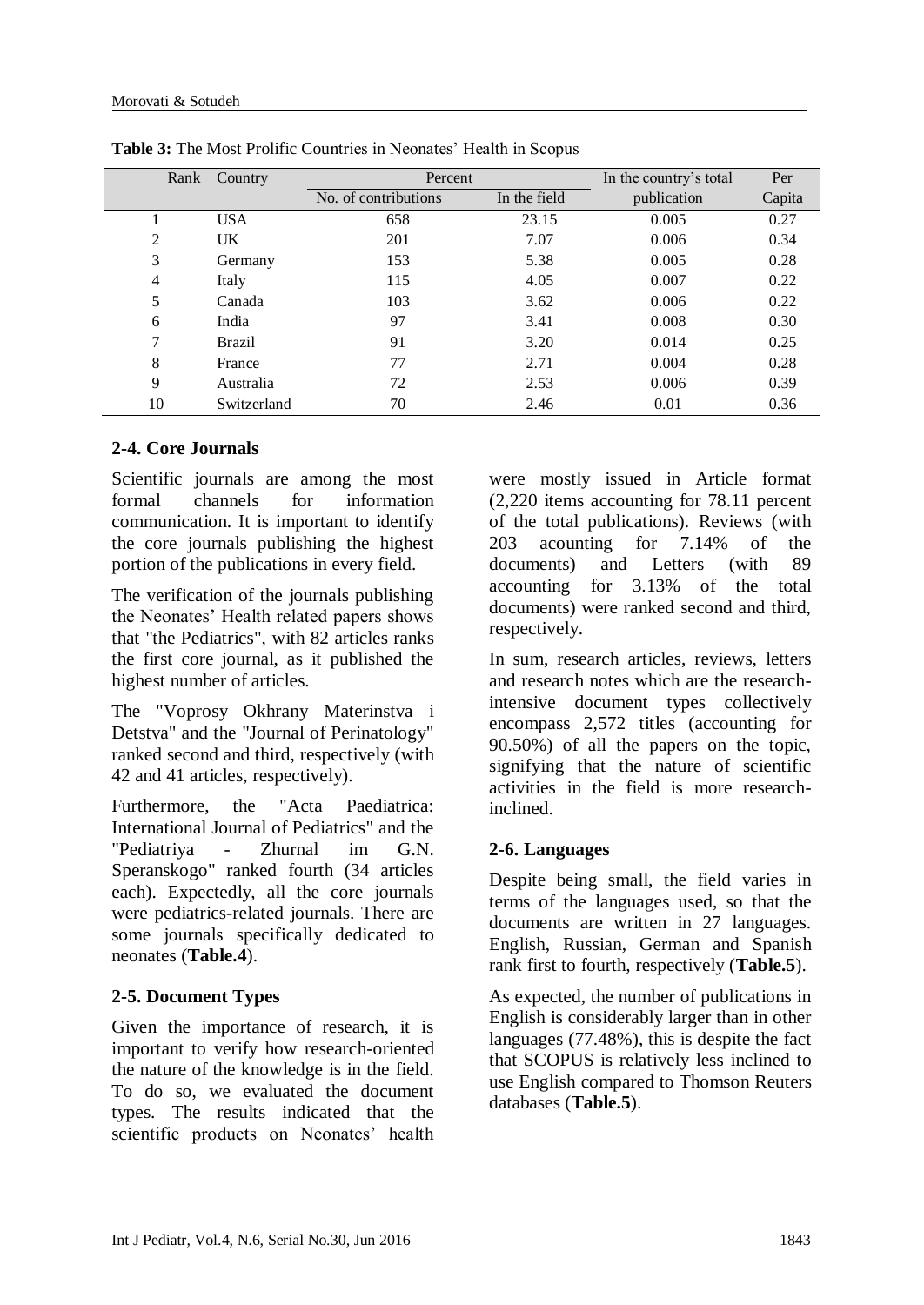| Rank          | Journal                                                      | Records |
|---------------|--------------------------------------------------------------|---------|
|               | Biology of the Neonate                                       | 21      |
|               | Newborn and Infant Nursing Reviews                           |         |
| $\mathcal{R}$ | Biology of the Neonate - Fetal and Neonatal Research         |         |
| 4             | Infant Mental Health Journal                                 |         |
|               | Journal of Sudden Infant Death Syndrome and Infant Mortality |         |
| 6             | Avery's Diseases of the Newborn (Ninth Edition)              |         |
|               | Revista Brasileira de Saude Materno Infantil                 |         |

**Table 4:** The Journals with Specific Titles on Neonates' Issues

| <b>Table 5:</b> The Languages Mostly Used in Writing Scientific Productions on Neonates' Health |  |  |  |
|-------------------------------------------------------------------------------------------------|--|--|--|
|                                                                                                 |  |  |  |

| Rank | Language | Records | Percent | Rank | Language   | Records | Percent |
|------|----------|---------|---------|------|------------|---------|---------|
|      | English  | 2,202   | 77.48   | h    | French     | 49      | 1.72    |
|      | Russian  | 153     | 5.38    |      | Polish     | 44      | 1.55    |
|      | German   | 100     | 3.52    |      | Portuguese | 32      | 1.13    |
|      | Spanish  | 89      | 3.13    |      | Czech      |         | 0.53    |
|      | Italian  | 54      | 1.90    | 10   | Dutch      |         | 0.53    |

### **4- DISCUSSION**

The present study reflects the overall picture of the state of the art of the scientific performance in neonates' health. The findings indicate that 2,842 records are published in the field till 2014. The maximum number of documents is issued during 2009 to 2014. The scientific productivity trend in Neonates' Health follows an exponential model. These findings reveal that the field's scientific performance pattern resembles that of the established science systems (20-21).

Given the small size of the field, the significant growth promises an improvement in neonatal health and wellbeing in a not-far future. In comparison to "patients' rights" field, which is relatively new and small in size, the growth model in this field follows a more steady and less fluctuating pattern  $(R^2=0.93$  in comparison to  $R^2=0.79$ ) (18). According to the equations, in both fields the papers are annually increasing at approximately the same rate (n=0.084 in comparison to n=0.071). Another similarity of the field to established science systems is its adherence to Lotka's law regarding its

authorship patterns, as the number of authors diminishes on a power basis as their contributions increase. The documents are written in a variety of 27 languages. English is the dominant language in the field as observed in many disciplines (24-26), but not the only one as rarely noticed in some other ones (27). This is due to the fact that English is the dominant language in the science world and also in both the United States and Great Britain as the top nations contributing to the field. Although, 108 countries are found to (co)author the papers, the two nations as the most scientifically prolific countries (24-25, 28- 29) gain the lion shares of the contributions on neonates' health, too. In spite of the language and geographical variety, the top ranked contributing countries are all from the scientifically developed and proficient blocks. This would mark unbalanced research situation and a widening gap in health and wellbeing inequalities throughout the world.

The articles are shown to be widely distributed among a large number of journals. The "Pediatrics" journal, with the highest portion, ranks first. Interestingly,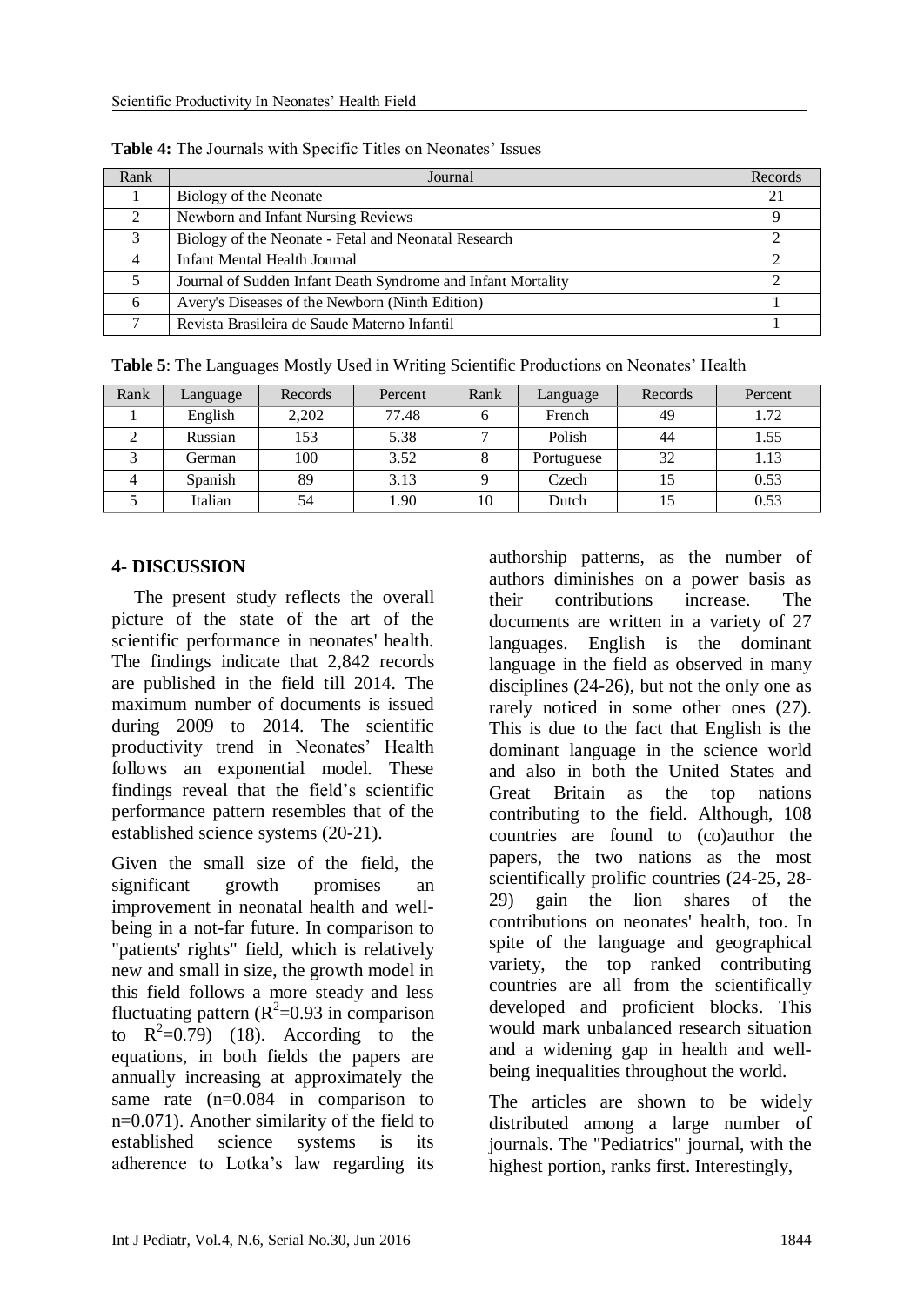along with the core journals, there are some journals specifically dedicated to neonates' issues. The field is revealed to be mostly research-inclined as reflected by the document types and as expected by the high coverage of research journals in the database (24-25, 29). However, comparison of this field with patients' rights in terms of their document types shows that science production in this field is more research-oriented. Although both fields include research in most cases, research-intensive document types are more widely used in neonates' health field (90.50%) compared to the latter (77.99%).

# **5- CONCLUSION**

According to the findings of the present study, the neonates' health seems to get progressively established and stabilized throughout the world, in that it exhibits many similarities to established scientific systems: the exponential growth of the papers, their language diversity, global distribution, and specially its researchintensive nature signify the development of the field as a research realm. In spite of the significant and consistent growth pattern, the field is still low as regards the quantity of its scientific papers. Further research is required to explore the quality of the papers as reflected in the citations received, the relations with other fields and collaboration patterns.

# **6- CONFLICT OF INTEREST:** None.

#### **7- REFERENCES**

**1.** Bang AT, Bang RA, Baitule SB, [Baitule SB,](http://www.ncbi.nlm.nih.gov/pubmed/?term=Baitule%20SB%5BAuthor%5D&cauthor=true&cauthor_uid=10622298) [Reddy MH,](http://www.ncbi.nlm.nih.gov/pubmed/?term=Reddy%20MH%5BAuthor%5D&cauthor=true&cauthor_uid=10622298) [Deshmukh MD.](http://www.ncbi.nlm.nih.gov/pubmed/?term=Deshmukh%20MD%5BAuthor%5D&cauthor=true&cauthor_uid=10622298) Effect of home-based neonatal care and management of sepsis on neonatal mortality: field trial in rural India. The Lancet 1999; 354(9194): 1955-61.

**2.** Statistics and Information Technology Office of Ministry of Health and Medical Education. National health indicators.  $2<sup>th</sup>$  ed. Tehran: Ministry of Health and Medical

Education; 2009. Persian. Available at: http://it.behdasht.gov.ir/page.84.

**3.** Lawn JE, Kerber K, Cousens S. "3.6 Million Neonatal Deaths-What Is Progressing and What Is Not? Seminars in Perinatology 2010; 34(6), 371-86.

**4.** Johnson KC, Daviss BA. Outcomes of planned home births with certified professional midwives: large prospective study in North America. BMJ 2005; 330(7505):1416.

**5.** Davis A, Bamford J, Wilson I, [Ramkalawan](http://www.ncbi.nlm.nih.gov/pubmed/?term=Ramkalawan%20T%5BAuthor%5D&cauthor=true&cauthor_uid=9483157) T, [Forshaw](http://www.ncbi.nlm.nih.gov/pubmed/?term=Forshaw%20M%5BAuthor%5D&cauthor=true&cauthor_uid=9483157) M, [Wright](http://www.ncbi.nlm.nih.gov/pubmed/?term=Wright%20S%5BAuthor%5D&cauthor=true&cauthor_uid=9483157) S. A critical review of the role of neonatal hearing screening in the detection of congenital hearing impairment. [Health Technol Assess](http://www.ncbi.nlm.nih.gov/pubmed/9483157) 1997; 1(10): 1-176.

**6.** Baker LC, Fibbs CS. Managed care, technology adoption, and health care: the adoption of neonatal intensive care. RAND Journal of Economics 2002; 33(3), 524-48.

**7.** Rubaltelli FF, Bonafè L, Tangucci M, Spagnolo A, Dani C. Epidemiology of Neonatal Acute Respiratory Disorders. [Biol Neonate](http://content.karger.com/ProdukteDB/produkte.asp?Aktion=showproducts&searchWhat=books&searchParm=toc&ProduktNr=225274) 1998; 74(1): 7–15.

**8.** Berle J, [Mykletun](http://www.ncbi.nlm.nih.gov/pubmed/?term=Mykletun%20A%5BAuthor%5D&cauthor=true&cauthor_uid=15959623) A, [Daltveit AK,](http://www.ncbi.nlm.nih.gov/pubmed/?term=Daltveit%20AK%5BAuthor%5D&cauthor=true&cauthor_uid=15959623) [Rasmussen](http://www.ncbi.nlm.nih.gov/pubmed/?term=Rasmussen%20S%5BAuthor%5D&cauthor=true&cauthor_uid=15959623) S, [Holsten](http://www.ncbi.nlm.nih.gov/pubmed/?term=Holsten%20F%5BAuthor%5D&cauthor=true&cauthor_uid=15959623) F, [Dahl AA.](http://www.ncbi.nlm.nih.gov/pubmed/?term=Dahl%20AA%5BAuthor%5D&cauthor=true&cauthor_uid=15959623) Neonatal outcomes in offspring of women with anxiety and depression during pregnancy. [Arch](http://www.ncbi.nlm.nih.gov/pubmed/15959623)  [Women Ment Health](http://www.ncbi.nlm.nih.gov/pubmed/15959623) 2005; 8(3): 181-89.

**9.** Wagner CS, Brahmakulam L, Jackson B, Wong A, Yoda T. Science and technology collaboration: Building capacity in developing countries? MR-1357-0-WB. Santa Monica, CA. Rand Science Technology 2001. Available at: http://www.rand.org/.org/.

**10.** Hyder AA, Wali SA, McGuckin J. The burden of disease from neonatal mortality: a review of South Asia and Sub-Saharan Africa. BJOG 2003; 110(10): 894–901.

**11.** Ièeviæ IB, Oreškoviæ S, Stevanoviæ R, Rodin U, Nolte E, McKee M. What is Happening to the Health of the Croatian Population? CMJ 2001; 42(6), 601-5.

**12.** Masuy-Stroobant G, Gourbin C. Infant health and mortality indicators. European Journal of Population 1995; 11(1): 63-84.